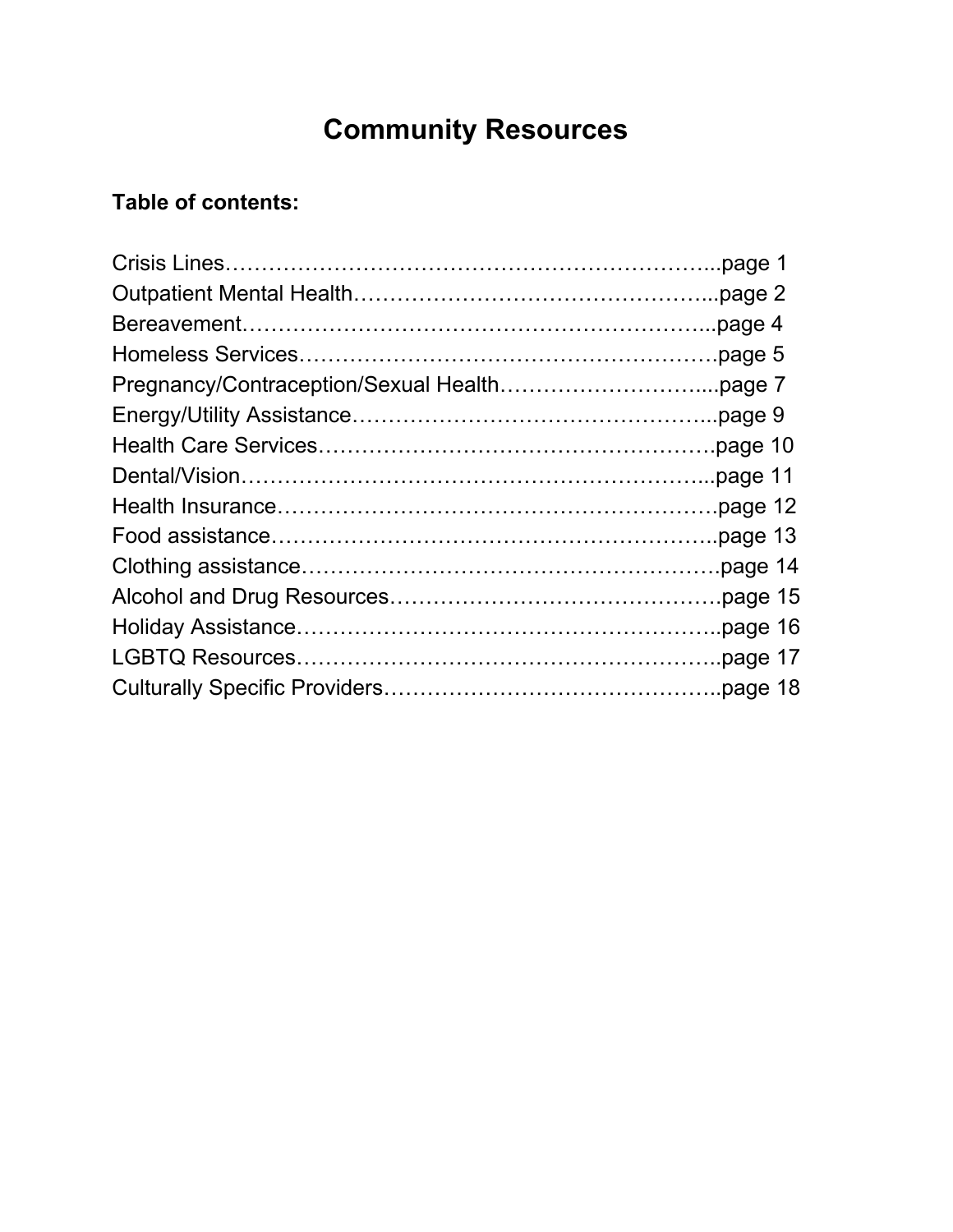# **Community Resources**

A guide for the Gresham Counseling Department

## **Crisis Lines**:

Lines for Life

● 1-800-273-8255

Youthline (A peer crisis line for youth)

- Text "teen2teen" to 839863
- 1-877-968-8491 (phone)

Multnomah County Crisis Line

● 503-988-4888

Clackamas County Crisis Line

● 503-655-8585

The Trevor Project (A crisis line for LGBTQ+ youth)

● 1-866-488-7386

National Suicide Hotline

● 1-800-SUICIDE

Child Abuse Hotline

● 503-731-3100

UNICA

- *24-Hour Crisis Line: 503-232-4448*
- *24-Hour Crisis Line TOLL FREE: 1-888-232-4448*

Services to survivors of domestic/sexual violence including 24-hr Spanish language crisis line operated by El Programa Hispano.

Cascadia Urgent Walk-In Clinic

Open everyday from 7:30am – 10:30pm Serves Adults, Children, and Families 2415 SE 43rd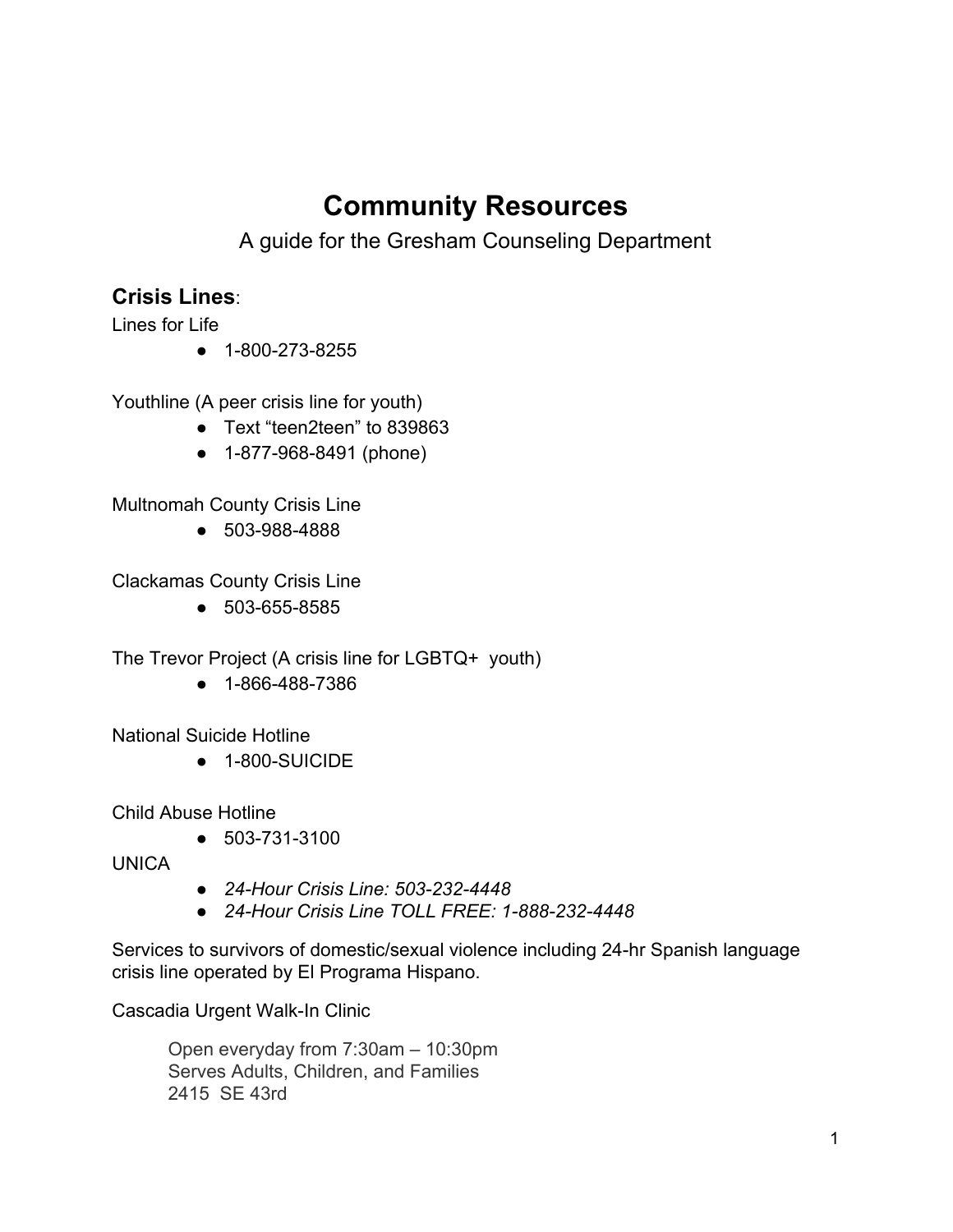## **Outpatient Mental Health Referrals:**

**Lifeworks NW** 400 NE 7th Street Gresham, OR 97030 **503-661-5455** (They take OHP and private insurance) **For first time appointments call 503-645-9010 or 1-888-645-1666. For follow-up calls, please contact the LifeWorks NW office number above.**

#### **Western Psychological and Counseling Services, West Gresham**

1700 NW Civic Dr # 310, Gresham, OR 97030 **503-666-8832** (They take OHP and private insurance)

#### **Western Psychological and Counseling Services, East Gresham**

2222 E. Powell Blvd. Gresham, OR 97080 **503-669-4300**

#### **Morrison Center**

912 NE Kelly Ave, Suite 200 Gresham, OR 97030 **503-258-4381** (They take OHP and private insurance)

#### **Cascadia Behavioral Healthcare**

10373 NE Hancock St, Suite 200 Portland, OR 97220 **503-674-7777 for intake** (They take OHP and some private insurance)

#### **Kaiser Permanente**

1550 NW Eastman Parkway, Suite 100 Gresham, OR 97030 (They take Kaiser insurance only) **For first time appointments call 503-249-3434. For return visits call 503-571-2525. For emergency psychiatric services call 503-331-6425.**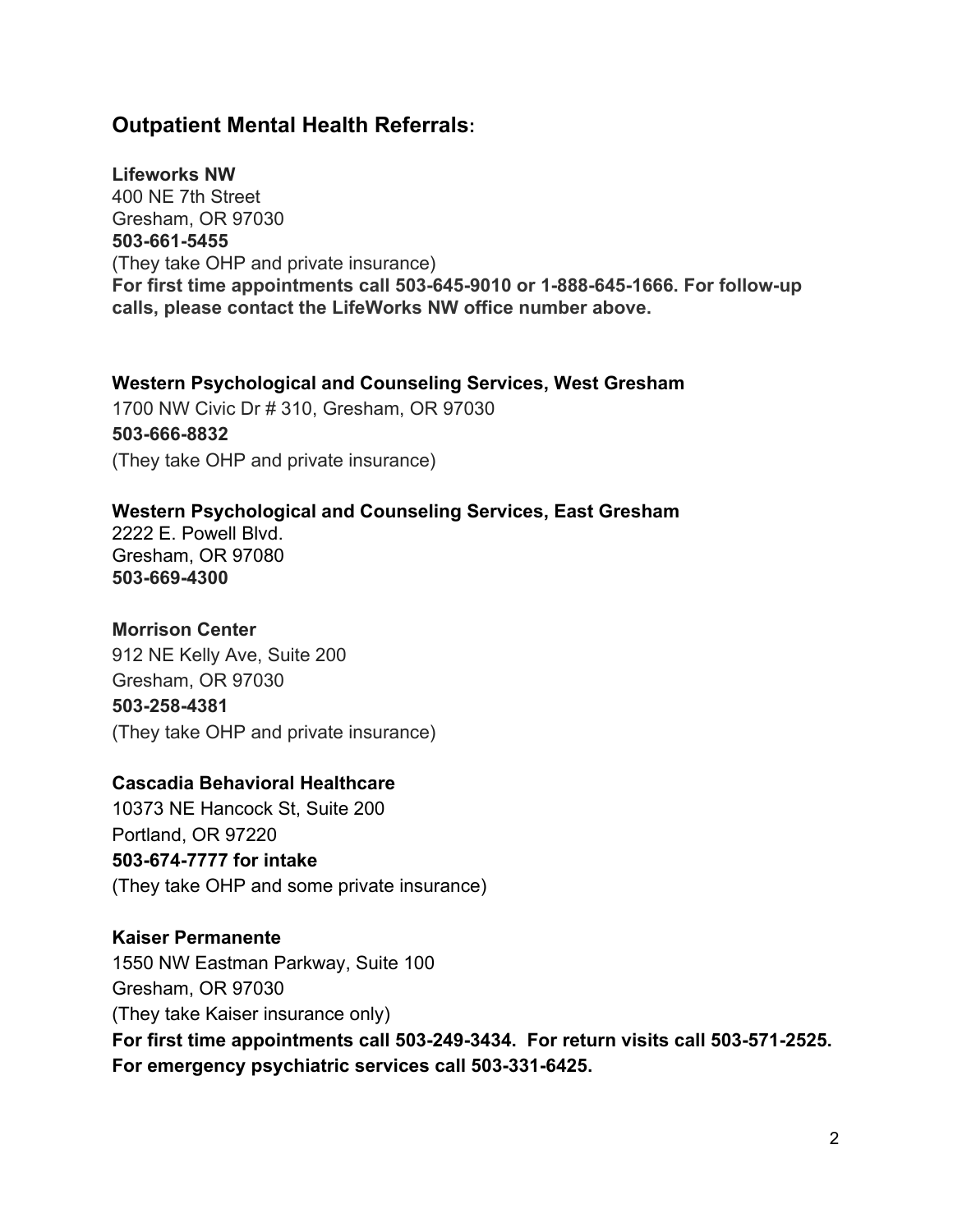#### **Centennial School-Based Health Center**

3505 SE 182nd Ave. Gresham, OR 97030 **503-988-5488**

(If a student's need is urgent and this clinic is full, receptionist may be able to find an appt time at Parkrose school-based health center)

#### **Clackamas County Behavioral Health Care**

Call **503-655-8401** for intake and locations (OHP and sliding fee scale)

#### **Bicultural (Latino) Mental Health Services:**

**Western Conexiones** 3500 NE MLK, Portland, OR 97212 **503-327-8205**

#### **Find a therapist**

Families can search for a specific therapist by location, insurance accepted and issue at this website:

<https://therapists.psychologytoday.com/rms/>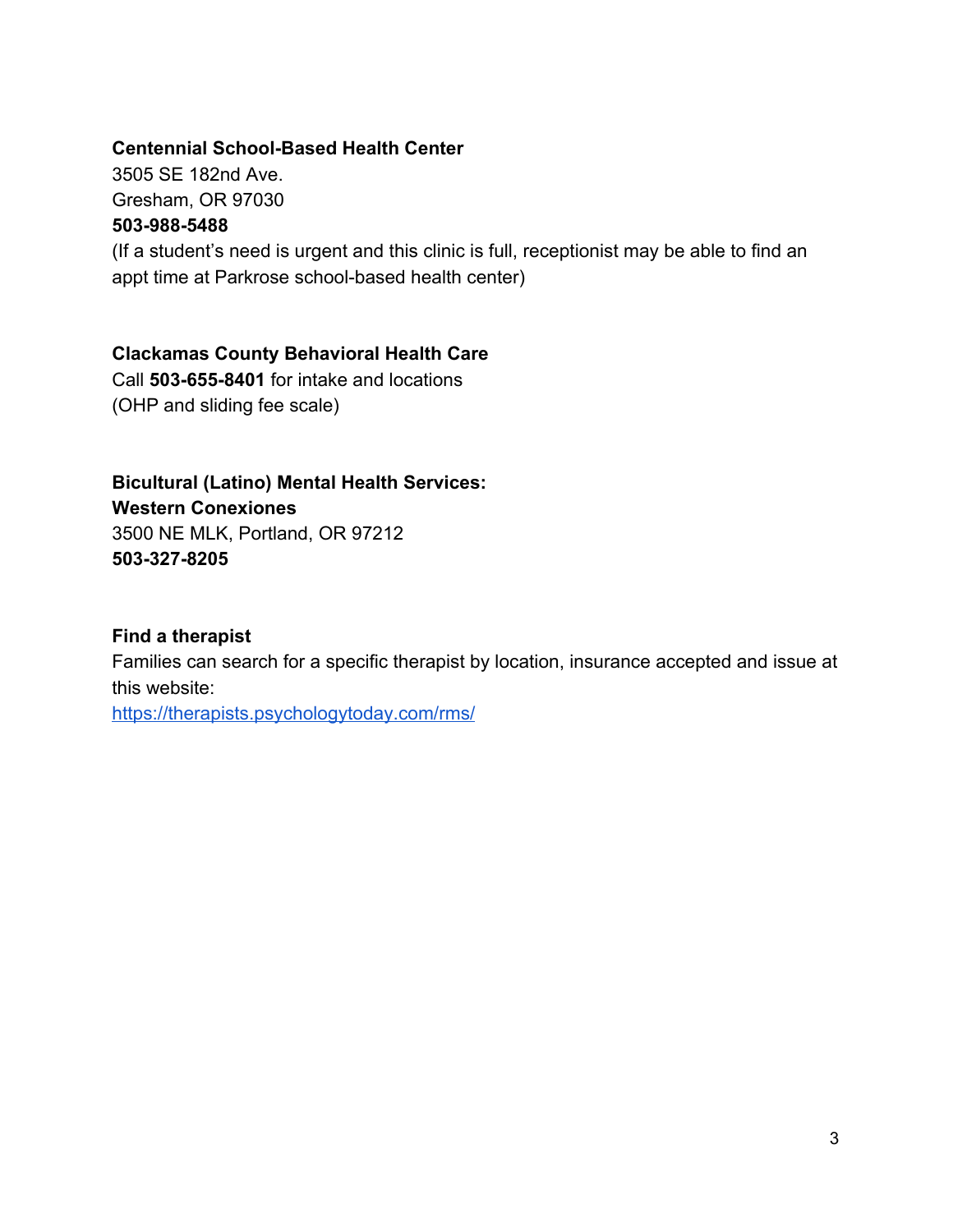## **Bereavement resources**:

**Dougy Center for Grieving Children** 503-775-5683 (Located in Portland)

#### **SHELL (Support and Healing for Early Life Losses) at Mt. Hood Hospice**

Groups for children and young adults who are grieving the death of someone close. 503-668-5545 (Located in Sandy, OR)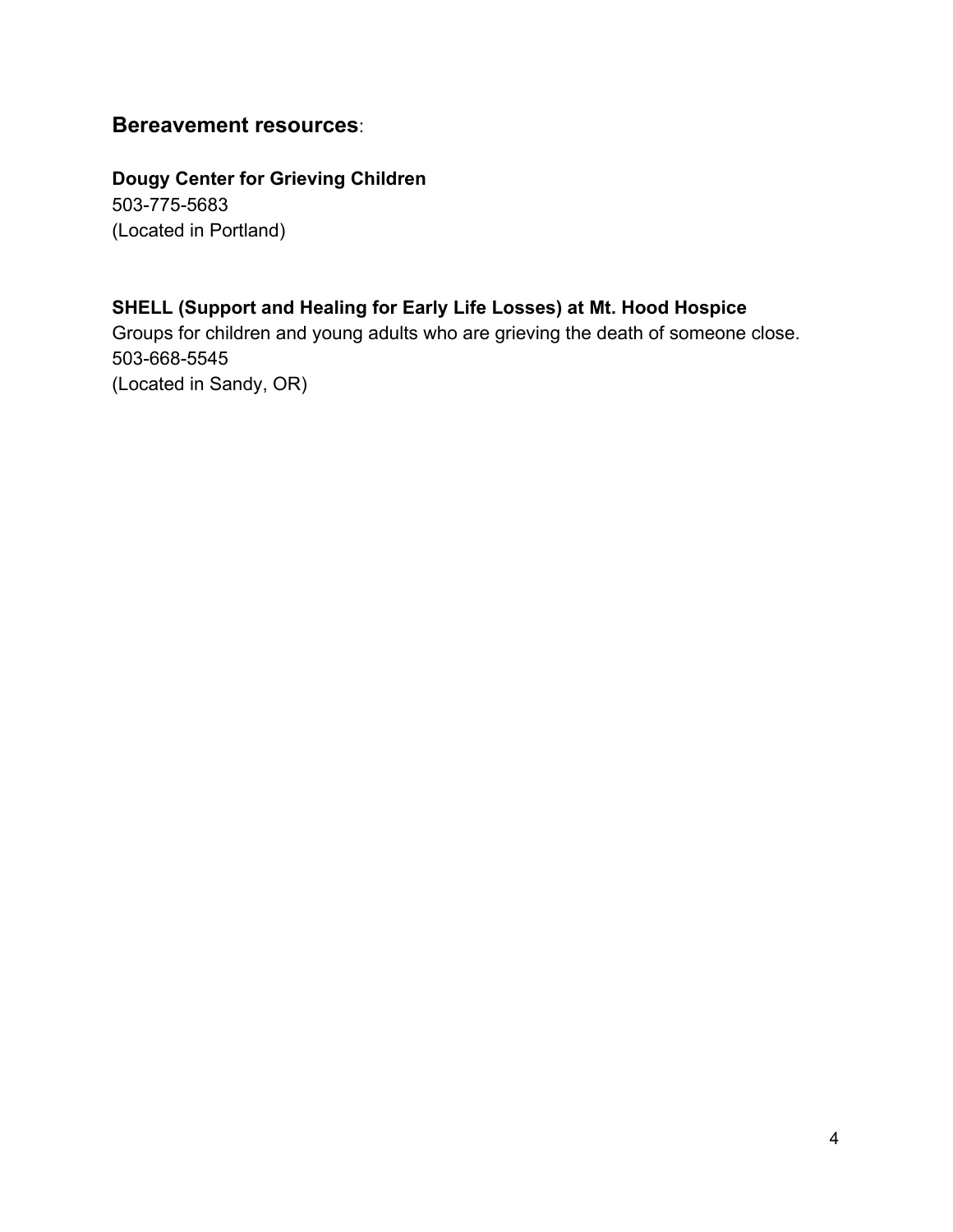## **Homeless resources:**

## **Youth services:**

(The homeless youth continuum comprises a group of agencies (Native American Youth and Family Center, New Avenues for Youth, Outside In, Janus Youth) who work together to identify the most appropriate agency to work with a youth. A youth can contact any number below to access help.)

#### **Youth Hotline through New Avenues for Youth**

● 1-800-995-7936

#### **Runaway Hotline through Janus Youth**

● 503-233-8111

#### **Access Center for Homeless Youth**

- 503-432-3986
- Following the screening, youth begin working with an assertive engagement team member who provides support and linkage to identify and meet the youth's needs.

#### **Porchlight (To access shelter/assistance after 5pm)**

● 503-222-5933

#### **My Father's House (shelter for families located in Gresham)**

● 503-492-3046

#### **Second Home**

- A partnership between East Metro Mediation and the Gresham-Barlow School District. Students are placed with families in the community.
- Unaccompanied, homeless youth (16-21 y/o) are eligible if they do not have active drug and alcohol issues
- Referrals are made via referral form available to Counselors and Social Worker. Please contact Social Worker for form or with questions.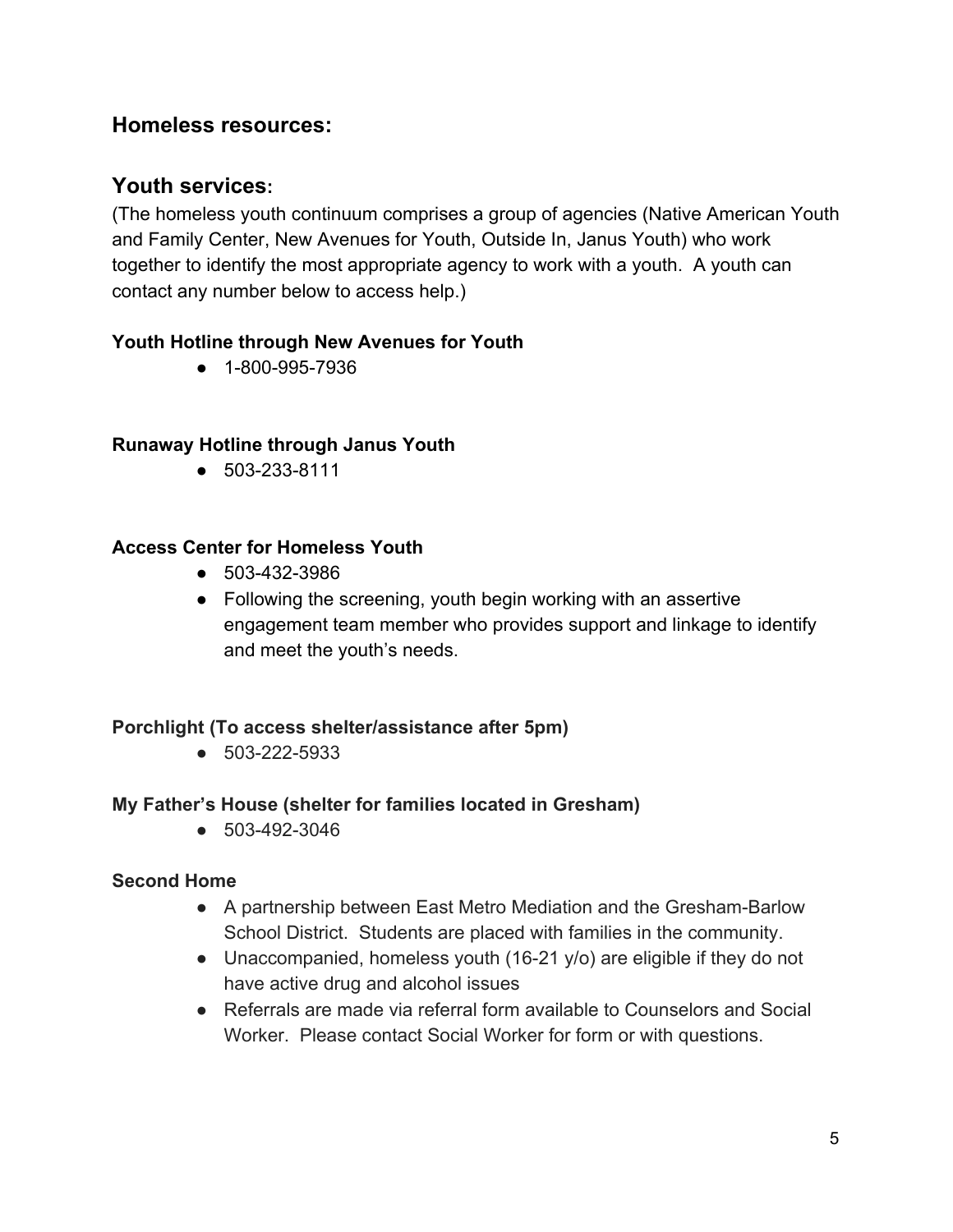# **Adult services:**

Call **2-1-1** for shelter information and availability for families with children, for women with children, for winter shelter information, and for day time shelter information.

## **Human Solutions**

● 503-548-0200

Access point for families or adults with any housing needs, including shelter, energy assistance, prevention services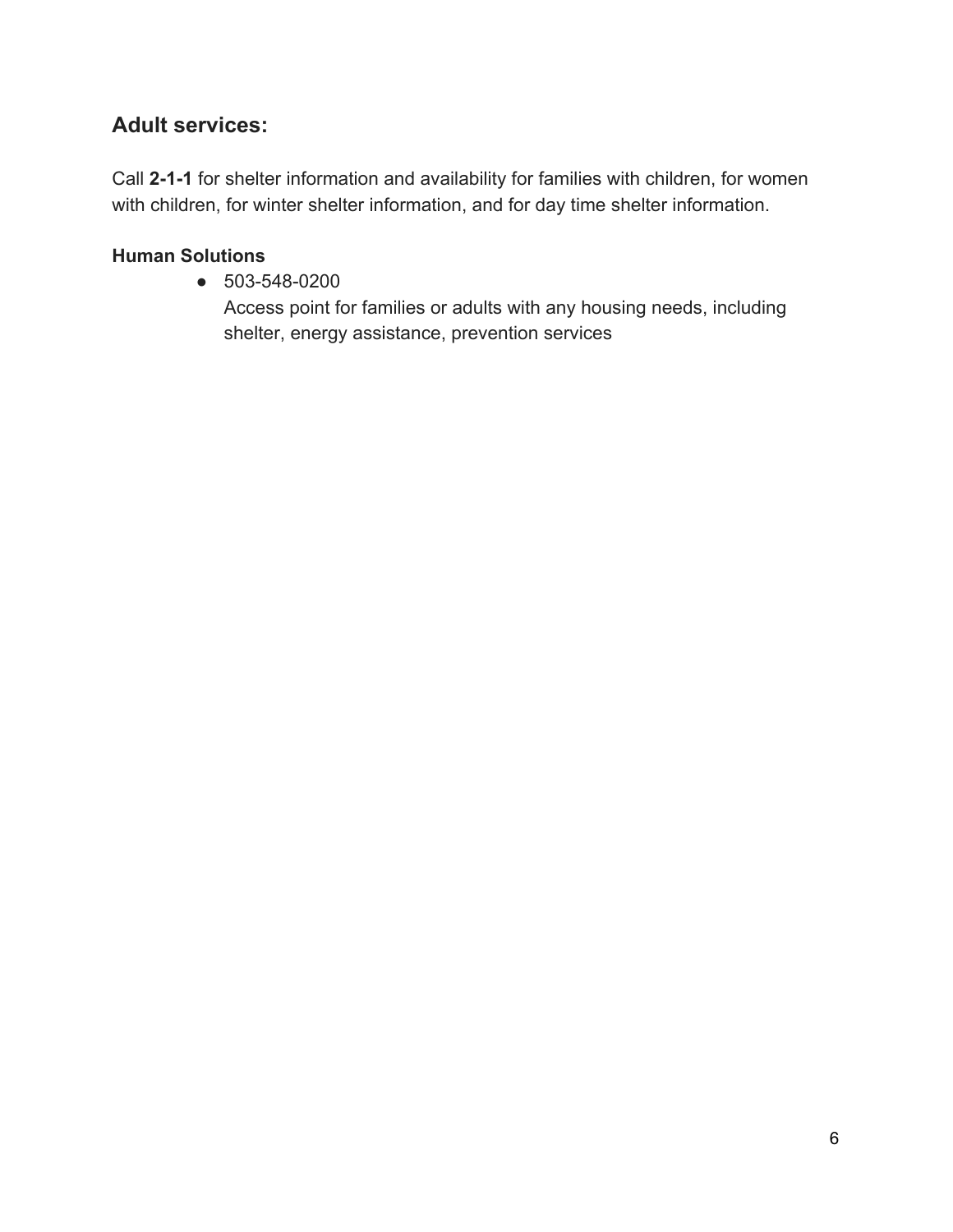# **Pregnancy/Contraception/Sexual Health:**

**Planned Parenthood**

3231 SE 50th Portland, OR 97206 **888-875-7820**

#### [http://www.plannedparenthood.org](http://www.plannedparenthood.org/)

They can assist people with and without insurance. They offer women's and men's primary healthcare, contraception, abortion services, STD screening.

#### **Centennial High School Health Center**

3505 SE 182nd Ave Gresham, OR 97030

#### **503-988-5488**

They assist school-age youth in Multnomah County regardless of insurance. They provide age-appropriate reproductive health services, contraception, primary health services and mental health services.

## **Cascade Aids Hotline**

#### **503-223-5907**

Cascade Aids Project assists youth and adults with a range of services including HIV testing, counseling, outreach and education.

## **Insights Teen Parent Program 503-239-6996**

They provide a wide range of in-home and community-based assistance for teen parents and their children. They are located in Portland, so teen must be able to get to NE Portland to receive services.

## **El Programa Hispano**

2740 SE Powell Blvd., #7 (Third Floor) Portland, Oregon 97202 **503-238-5196** They provide pregnancy support and adoption services to the Latino community.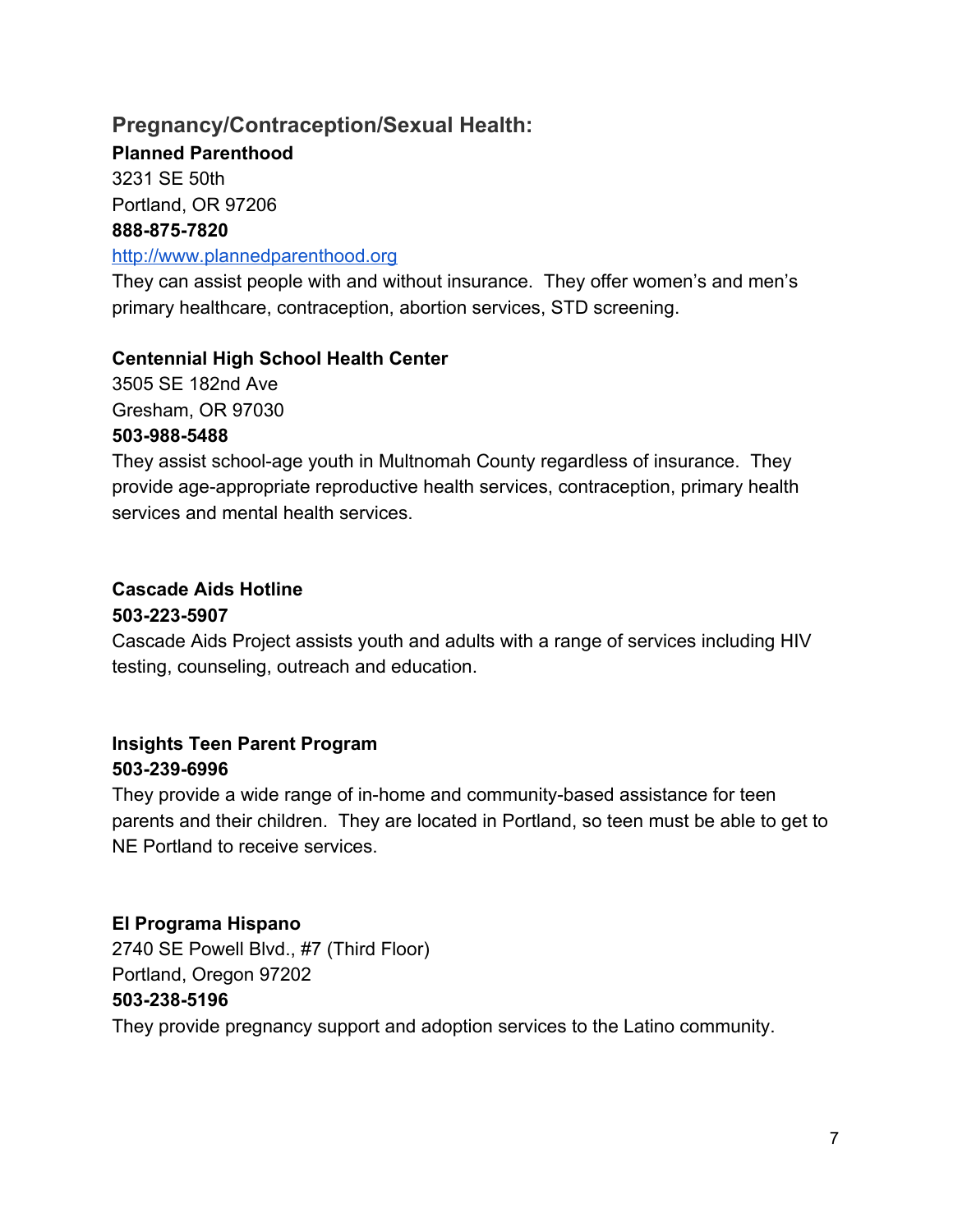## **(Pregnancy/Contraception/Sexual Health continued)**

## **Pregnancy Resource Center 503-666-6527**

This clinic, located near GHS, does not provide contraception or abortion services. They offer pregnancy tests and ultrasound exams, support for women during pregnancy, and information about adoption options.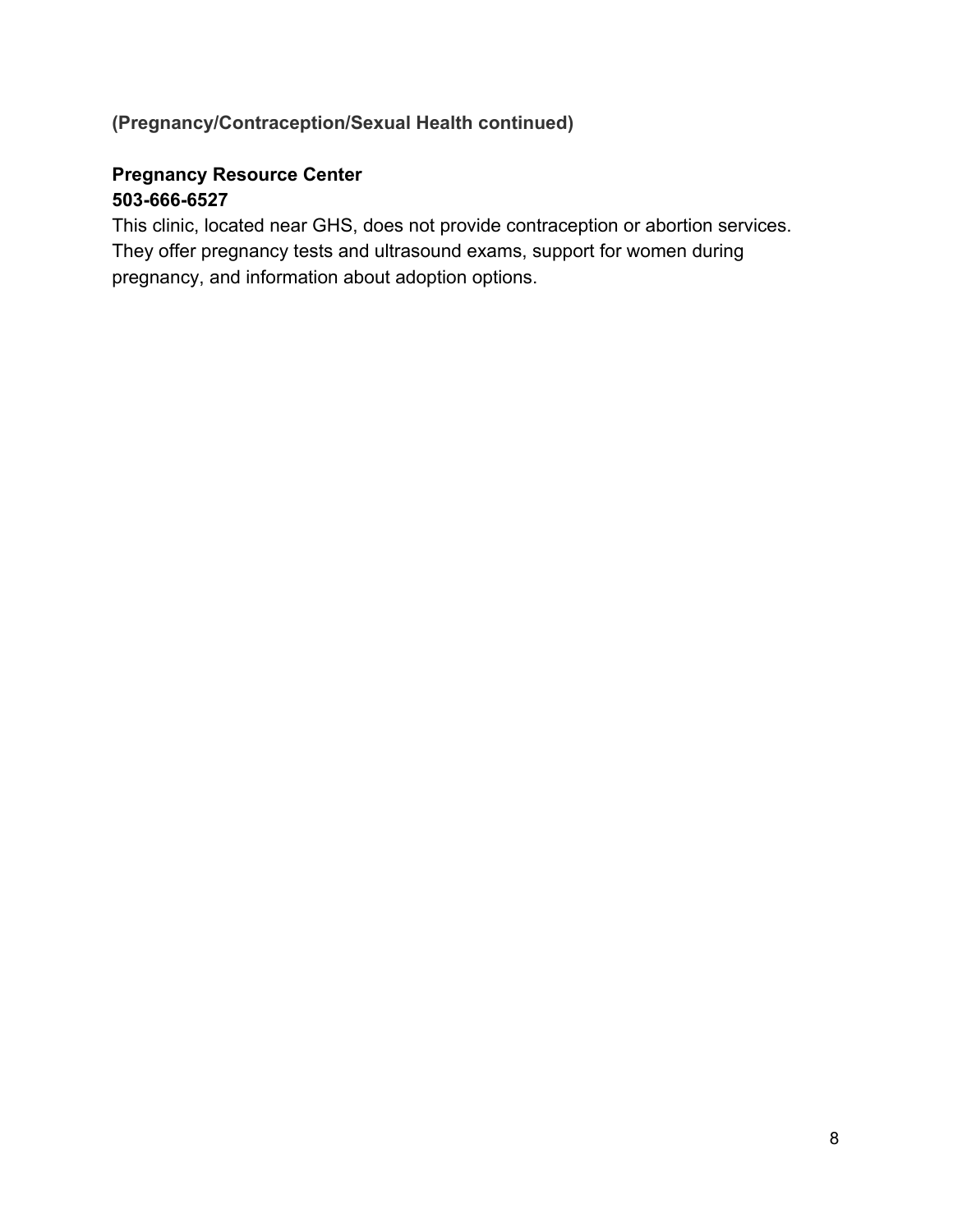# **Energy/Utility Assistance:**

Call **2-1-1** (or visit **[211info.org](http://211info.org/)**) for current resources and availability for help with water, power, gas and phone bills. By using 2-1-1, clients do not need to call individual agencies to find help.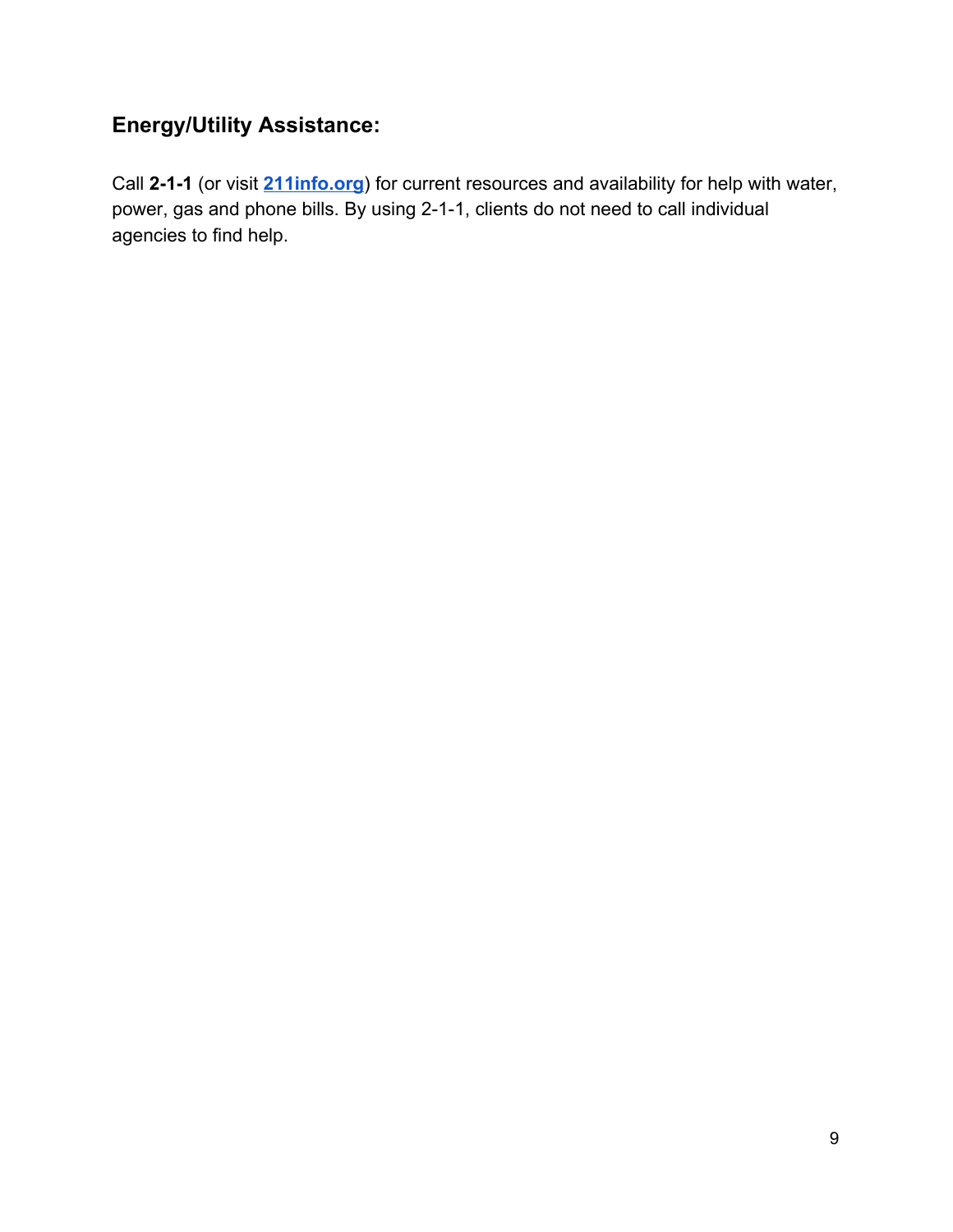## **Health Care Services:**

#### **Centennial School-Based Health Center**

3505 SE 182nd Ave Gresham, OR 97030 **503-988-5488** They have primary care services including dental and vision (They take private insurance, OHP and uninsured students within Multnomah County)

#### **Multnomah County Health Clinic--East (Low cost or OHP)**

600 NE 8th St 3rd Floor Gresham , OR 97030 **503-988-5155** (They take uninsured (\$25 office visit) or OHP)

#### **Wallace Medical Concern (Low cost)**

Rockwood Building 124 NE 181st Ave Suite 120 Portland, OR 97230

#### **503-489-1760 x800**

(Visits by appointment only. Please arrive 15 minutes prior to appointment) They offer a primary care clinic, two urgent care clinics, as well as a Mobile Medical Clinic with physician and nursing staff. Services include basic urgent care; chronic condition management; well child visits and immunizations; and prenatal, dermatology, podiatry and chiropractic services.

#### **Mercy and Wisdom Community Health Clinic (Low cost)**

8401 SE Powell Blvd Portland Oregon 97266 **503-227-1222**

Mercy & Wisdom Community Health Clinic provides primary natural health care services to the community, especially to the medically underserved population with low income and no insurance. It also serves as an educational institute to teach the public how to achieve and maintain health physically, mentally, emotionally, and spiritually.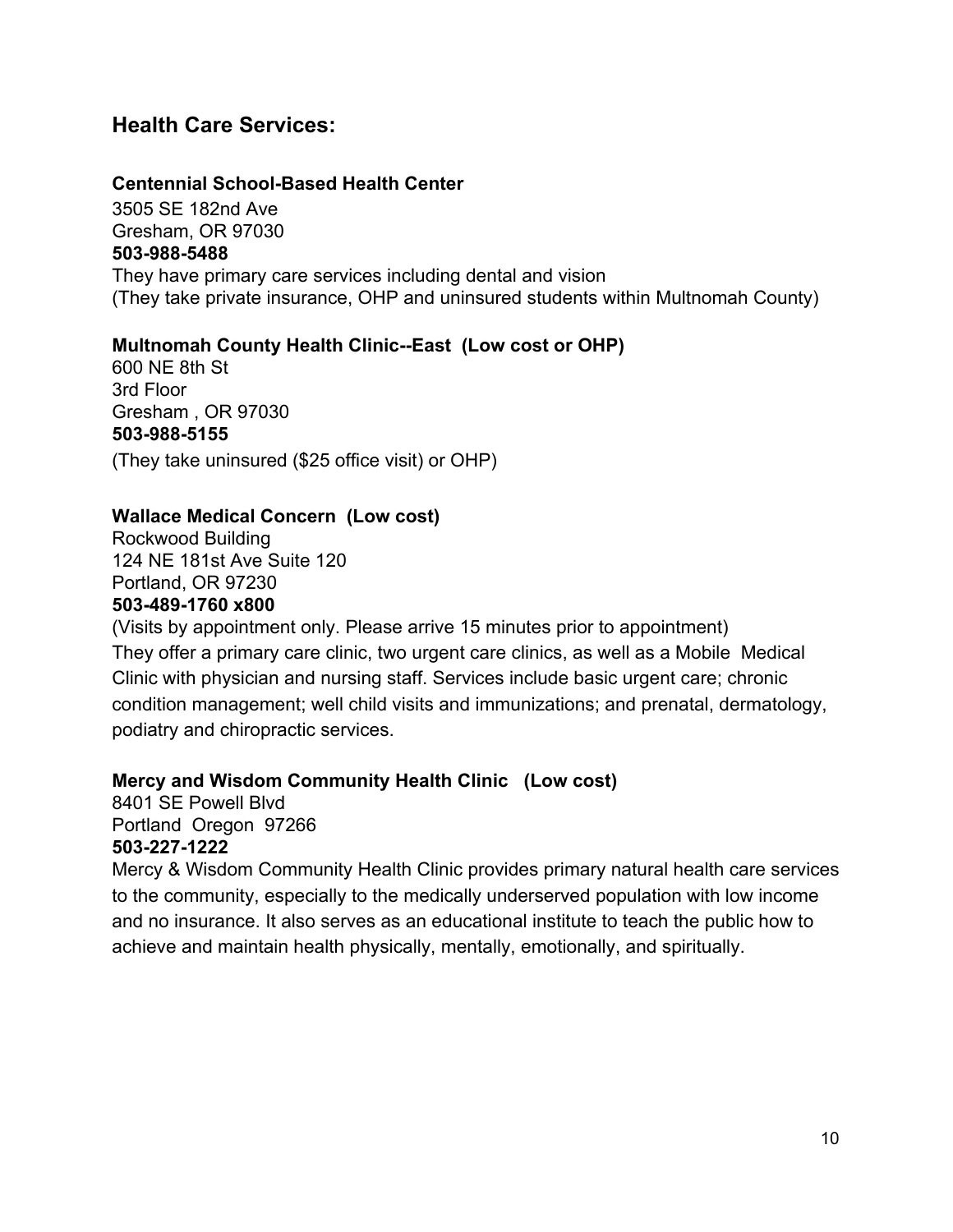## **Dental Services:**

- **● Centennial School-Based Health Clinic (see above)**
- **● The Children's Program through OEBB (See counselor or social worker for referral form for uninsured children ages 6-12)**
- **● Multnomah County Health Department (Low cost or OHP) 503-988-6942** They can see patients with OHP or uninsured patients with urgent needs.
- **Mt. Hood Community College Dental Clinic (Low cost) 503-491-7176** [www.mhcc.edu](http://www.mhcc.edu/) 26000 SE Stark St. Gresham, OR 97030 Cleaning, x-rays, fluoride treatments for low income adults and children performed by dental hygiene students. Fees: \$5 screening fee, \$25-\$45 cleaning fee. By appt only. Closed June 1st-October 1st.

## **Vision Assistance:**

#### **Oregon Lions Sight & Hearing Foundation/KEX Kids Fund**

● Eligible students (uninsured and enrolled in free/reduced lunch) can receive free vision exam and eyeglasses. Must not have used the program within the past 12 months. Refer to Social Worker to complete application.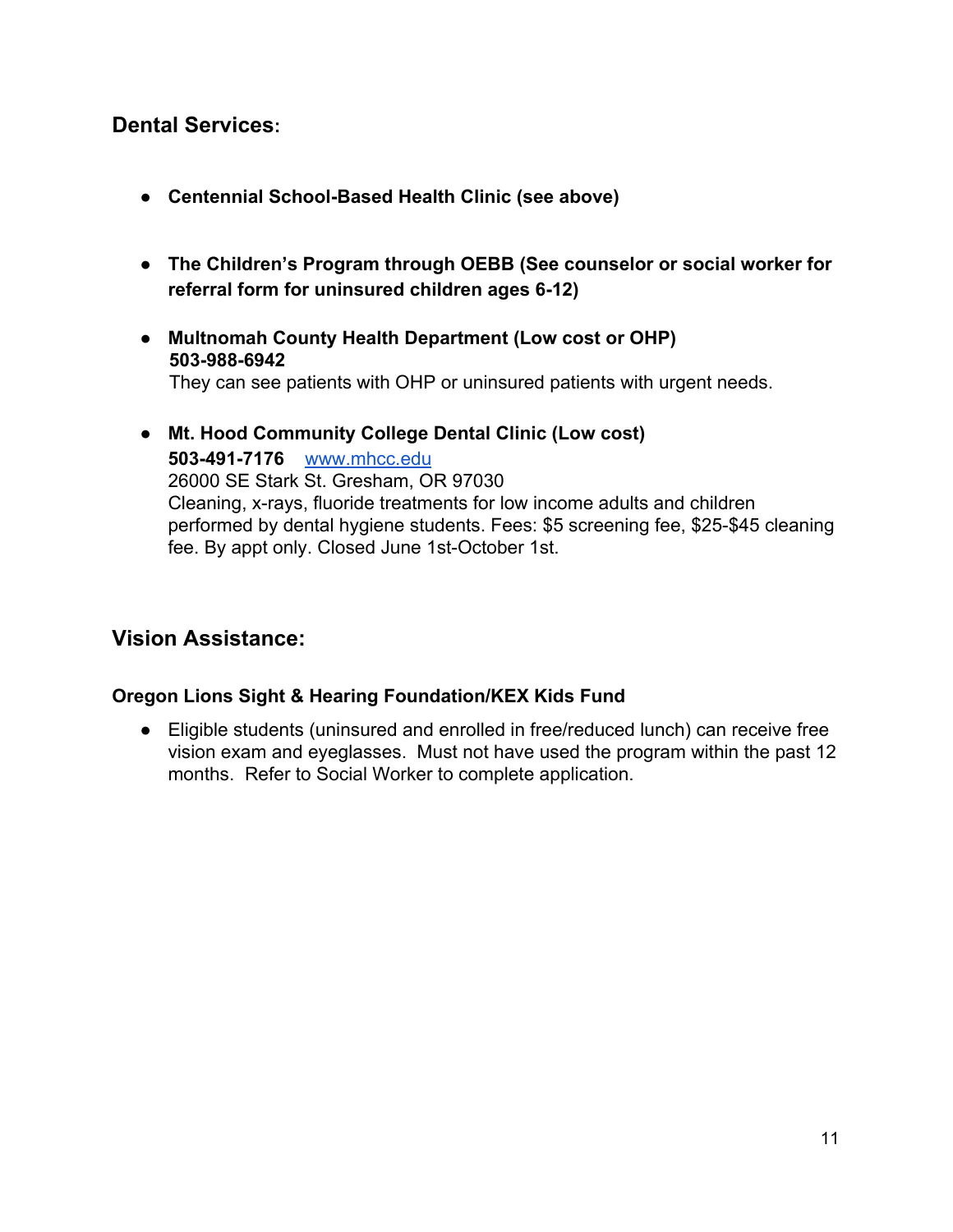## **Health Insurance:**

Applications for a variety of health plans has been consolidated through the national health insurance website, [http://www.oregonhealthcare.gov/index-2.html.](http://www.oregonhealthcare.gov/index-2.html) These plans include:

#### **OHP**

The Oregon Health Plan is Oregon's Medicaid program. To qualify for OHP, individuals and families must meet income and residency requirements. Oregonians may also qualify based on age and disability status.

#### **Healthy Kids**

Healthy Kids is available to kids and teens (0-18) whose family earns up to 300 percent of the Federal Poverty Level. That's about \$46,600 a year for a family of two or \$82,000 a year for a family of five.

#### **Special benefits for members of Tribes**

Private health plans available through HealthCare.gov and public plans available through the Oregon Health Plan and Healthy Kids include special benefits for American Indians and Alaska Natives who are enrolled in a federally recognized Tribe.

#### **Private Health Insurance**

A variety of plans to choose from are available on this website.

#### **To apply for any of these types of insurance:**

- Apply online at the website: <http://www.oregonhealthcare.gov/get-help.html>
- Call OHP Customer Service at **1-800-699-9075** (expect a long wait time on hold)
- Go to a Multnomah County Health clinic to meet with eligibility specialist
- Print out a paper application and mail it in to the address on the application
- Contact the MESD Outreach Specialists to assist with the process at **503-257-1732**
- Go to El Programa Hispano for help from an eligibility specialist. Call for times.

#### **Kaiser Child Health Program**

The Kaiser Permanente Child Health Program is open to children **who are not US citizens/Permanent Citizens.** Kaiser Foundation Health Plans of the Northwest (KFHPNW) offers **FREE** health care to children in Multnomah and Clackamas counties.

Coverage is targeted to students in public schools who are in kindergarten through 12th grade. Coverage extends to eligible siblings starting with those at age 3. Parents are not covered. The child must not be enrolled in any other health insurance, public or private. Children enrolled in CAWEM (emergency) are still eligible for Kaiser Child Health Program. Contact MESD Outreach Specialist for assistance with this, **503-257-1732**.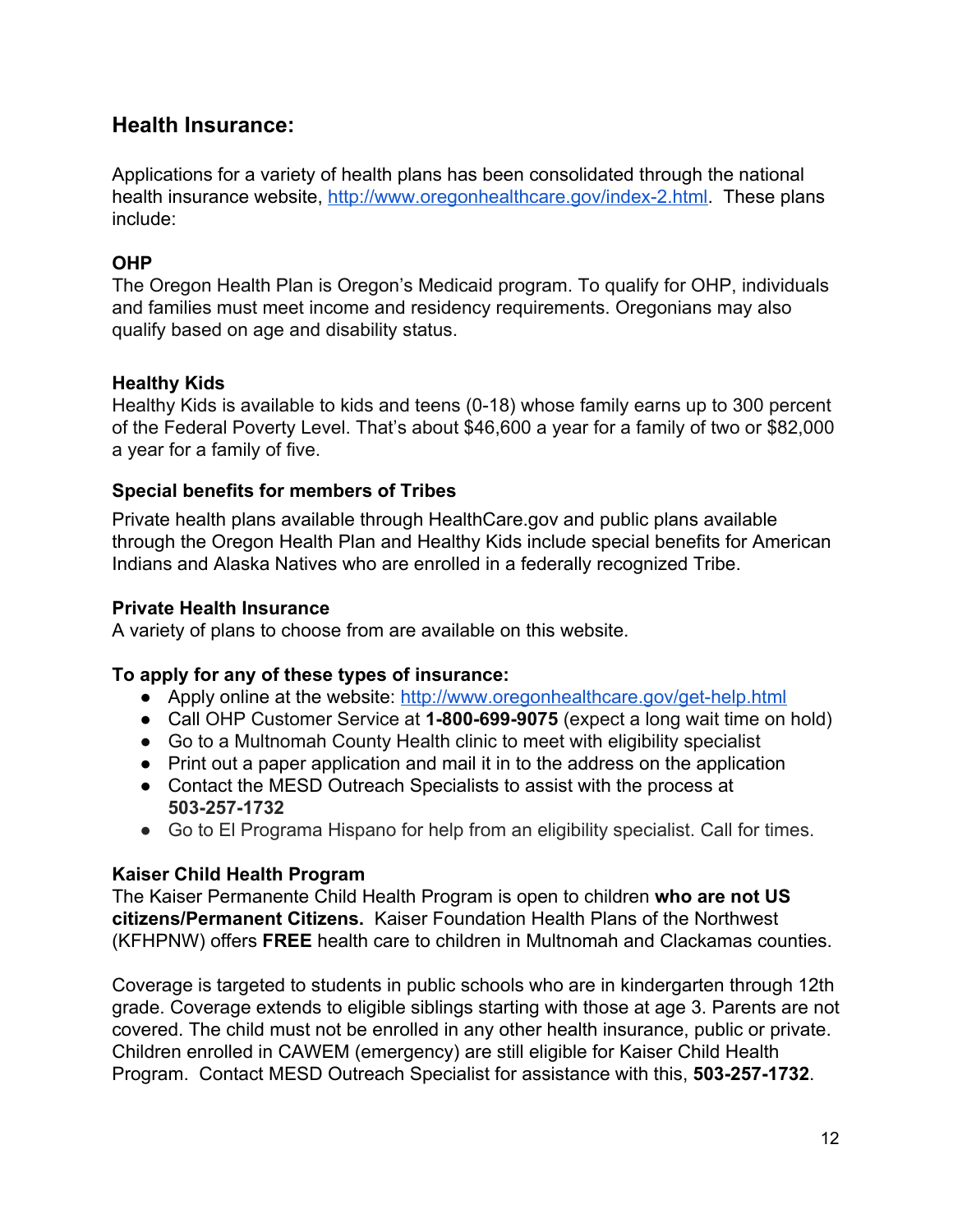# **Food Assistance:**

## **Supplemental Nutrition Assistance Program** (formerly called "food stamps")

- **●** SNAP offers food benefits to eligible, low-income individuals and families.
- **●** Apply online at <https://apps.state.or.us/onlineApplication/> **or**
- **●** Print out paper application from website, complete it, and mail it to the address on the form **or**
- **●** Go to the local self-sufficiency office for assistance at 11826 NE Glisan, Portland 97220, or call them at **503-491-1979.**
- Go to El Programa Hispano for help from an eligibility specialist. Call for times.

## **Zarephath**

- Zarephath Kitchen and Pantry is a community outreach program housed in Gresham, Oregon providing food for low-income families and the homeless in the Gresham, Troutdale, Wood Village, Fairview and surrounding area.
- Open 10 a.m. to 2 p.m. It is open every weekday except Tuesday.
- 59 NW Ava Street, Gresham, OR 97030

People getting food must live east of 181st Avenue, must show identification for all adults in the family, and go through a short interview that asks about other assistance they may be receiving.

• Contact them via email [info@zmgresham.org](mailto:info@zmgresham.org)

## **Metro Church of Christ**

- Mamie's Pantry provides emergency food boxes Monday-Friday 10am-2:00pm
- 1525 NW Division, Gresham

## **Snowcap Community Charities**

- **Client Service Hours:** Monday: 10:00 AM to 2:00 PM Tuesday: 10:00 AM to 4:00 PM Wednesday: 10:00 AM to 2:00 PM AND 6:00 PM to 8:00 PM Thursday: 10:00 AM to 2:00 PM Friday: 10:00 AM to 2:00 PM
- **● Emergency Food**

Food is available at SnowCap's shopping style pantry located behind the Rockwood United Methodist Church at 17805 SE Stark.

- Bring proof of address (POA) that is dated within the last 30 days. Please bring your own bags or boxes. SnowCap serves people who live east of 82nd and within Multnomah County so POA is required for every visit.
- Contact **503-674-8785**

**Typically some local organizations offer specific food/gift assistance around Christmas. Social worker will disseminate this information as it becomes publicized.**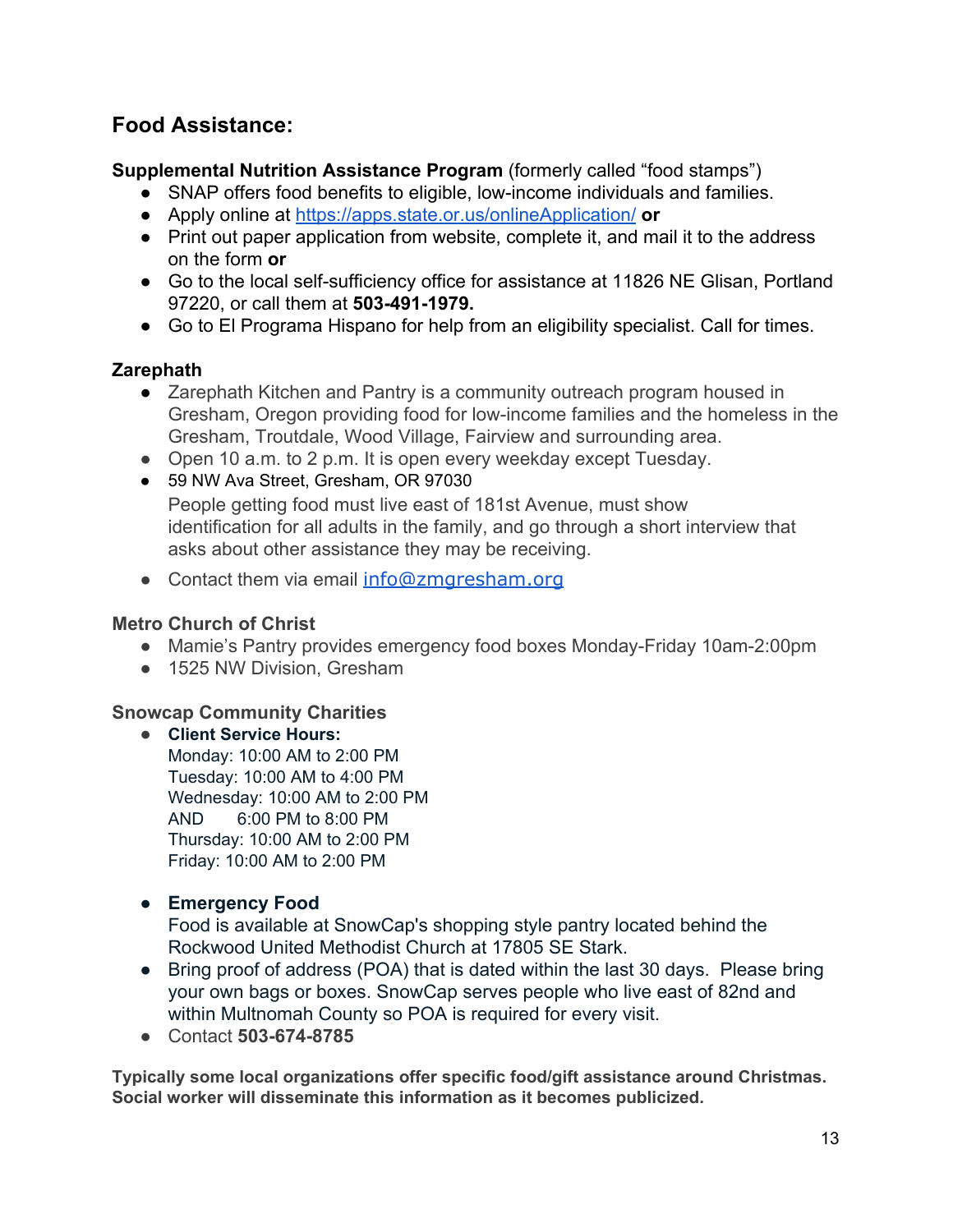## **Clothing Assistance:**

#### **Snowcap Community Charities**

17805 SE Stark St Portland, OR **503-674-8785**

Hours: Monday: 10:00 AM to 2:00 PM Tuesday: 10:00 AM to 4:00 PM Wednesday: 10:00 AM to 2:00 PM AND 6:00 PM to 8:00 PM Thursday: 10:00 AM to 2:00 PM Friday: 10:00 AM to 2:00 PM

#### **Gresham High School Clothing Closet**

Students can select clothing from the clothing closet here at school. They can access it via the SUN program or the Social Worker.

#### **OEA Grants**

Available through the counseling department.

#### **District Title X Clothing Resources:**

#### **Northwest Children's Outreach**

Gently used clothing. Students who are designated Title X access this through the Social Worker who completes an application. Supplies are limited.

#### **Socks and Underwear**

Students access this resource through the Social Worker who completes an application. Supplies are limited.

#### **Ross Dress for Less Gift Card**

\$50 gift cards are available to students who have exhausted the prior two Title X resources but still have unmet clothing needs. Social Worker completes application.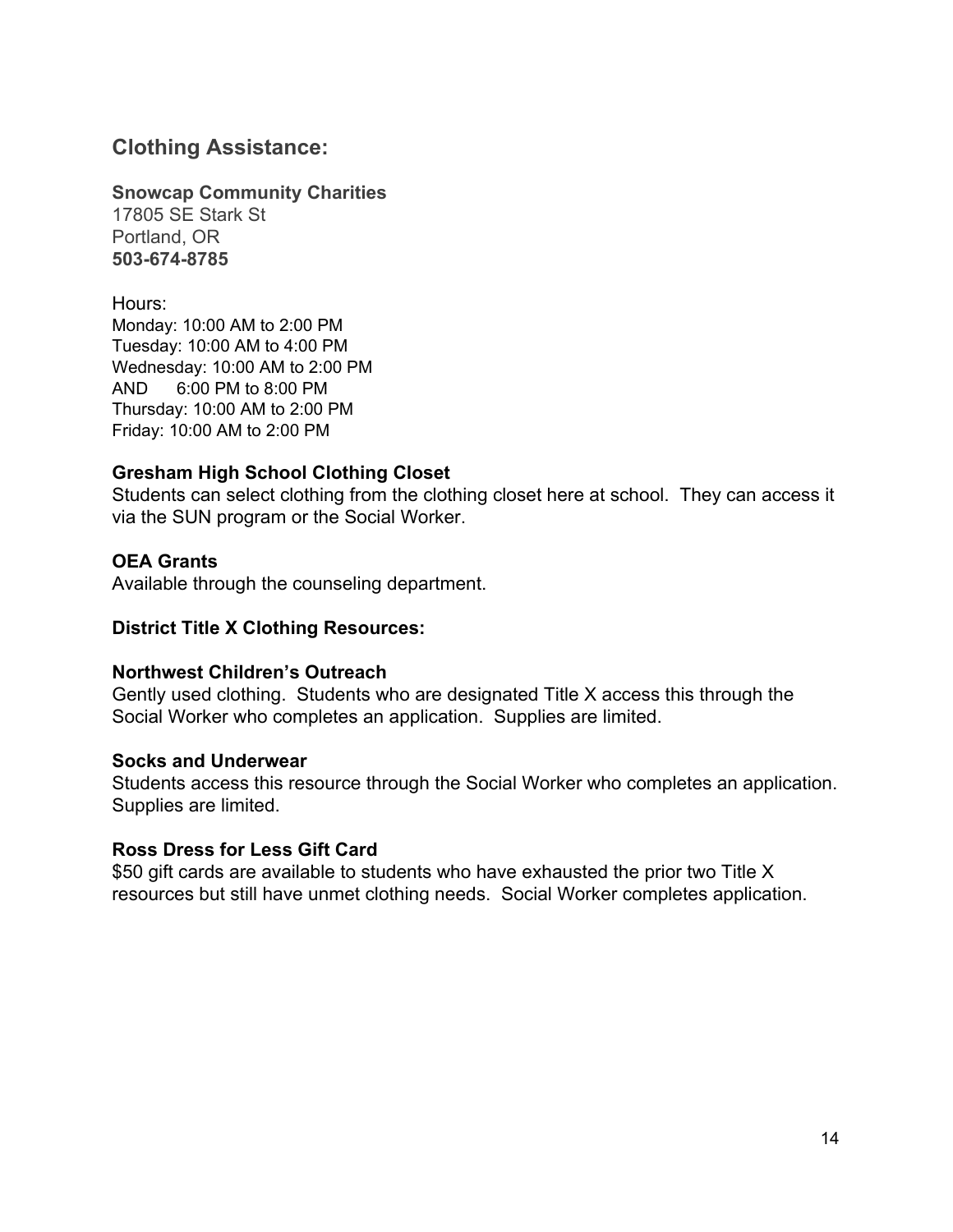## **Alcohol and Drug Resources:**

#### **Lifeworks NW**

503-645-9010 Outpatient Treatment Insurance: OHP, Private

#### **Western Psychological and Counseling Services**

503-659-5515 Outpatient Treatment (This location is in Gladstone, but WPCS will be opening a Gresham location in late 2016 or early 2017) Insurance: OHP, Private

#### **DePaul Treatment Center**

503-535-1151 Outpatient and Residential Treatment Insurance: OHP, Private, some limited slots for uninsured

#### **NARA**

#### **Referral and intake**

Referrals for Child and Family Services are received: Monday through Friday 8:00 a.m. to 5:00 p.m. To schedule an appointment or initiate services, please call the intake line at **503-953-6598**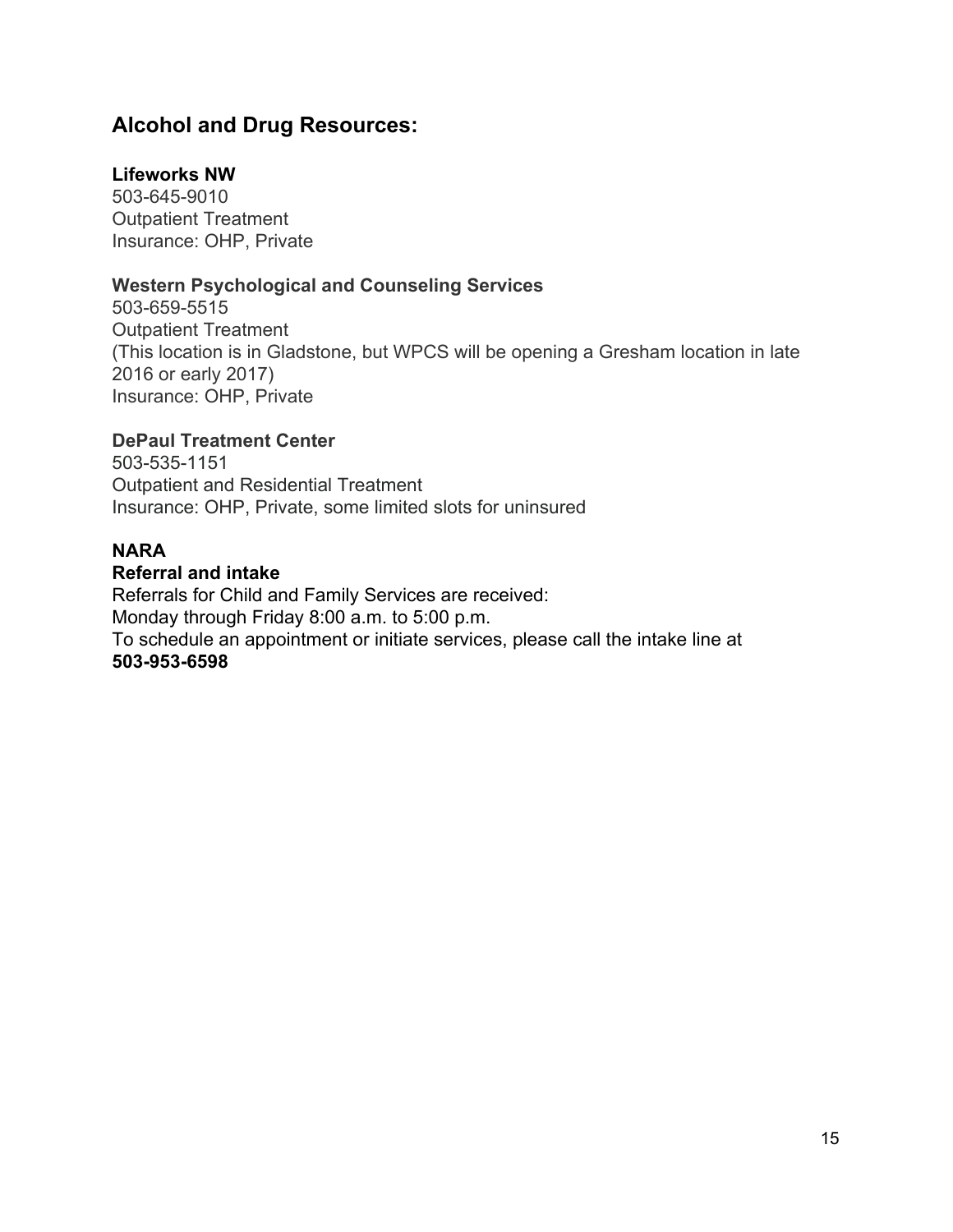# **Holiday Assistance**

Agencies and organizations providing holiday assistance vary year to year. Please check resources before referring families.

## **SALVATION ARMY CASCADE DIVISION GRESHAM CHRISTMAS PROGRAMS**

(503) 661-2704 ext. 204 Christmas Hotline Notes: Serves east Multnomah County Food box application started Wednesday, November 9 2016 Monday-Thursday 9am-noon and 1pm-3pm

## **St. Vincent De Paul CHRISTMAS PROGRAMS**

(503) 595-2292 Christmas Food Boxes Notes: Call Monday-Friday 9am-3pm from Monday, November 7, 2016 until capacity is reached. They deliver food baskets to homes.

#### **Snow Cap**

They do not offer food baskets but try to stock their food pantry with seasonal, holiday favorites 1-2 weeks before Thanksgiving and Christmas. Some years they offer toys to families with young children. Contact them directly in November to apply. [Kirsten@snowcap.org](mailto:Kirsten@snowcap.org)

## **City Bible Church**

They typically offer one toy for children ages 0-12. Registration begins in November and is first come, first served. Contact Rocky Butte campus for information. <http://www.citybiblechurch.org/campuses/rocky-butte/>

## **Metro Church of Christ**

Typically offers Thanksgiving food baskets. Previously has offered Christmas food baskets but not in 2016. They also run Mamie's Pantry emergency food pantry. <http://www.metrofoodbox.com/our-ministry.html>

#### **Clackamas County Toy and Joy/Compassion in Action**

This program is for Clackamas County residents only. They distribute food and toys to low-income families. Applications are available at Clackamas county DHS office and other social service agencies. Applications must be mailed in and are typically accepted until the first week of December. Call **503-632-0562** for information.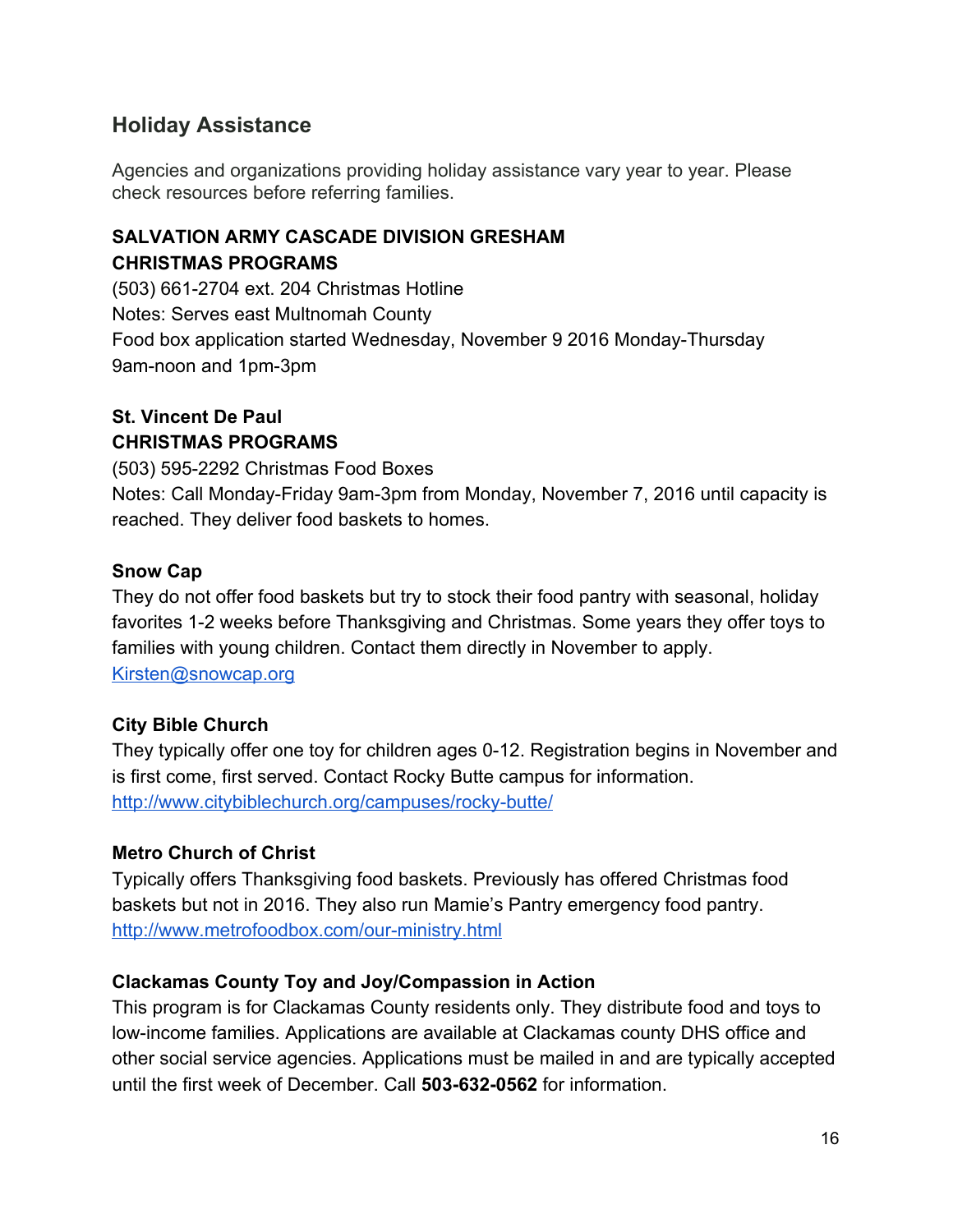# **LGBTQ Resources**

#### **SMYRC (Sexual and Minority Youth Resource Center)**

SMYRC provides a safe, supervised, harassment-free space for sexual and gender minority youth ages 13-23 who participate in positive activities like art, music, community organizing, open mic nights, drag shows, and support groups and receive services including case management, counseling, education, and more.

<http://www.smyrc.org/>

Call **503.432.3986.**

## **Q CENTER**

Q Center provides a safe space to support and celebrate LGBTQ diversity, equity, visibility and community building. Call **(503) 234-7837. <http://www.pdxqcenter.org/resources/>**

#### **TRANSACTIVE GENDER CENTER**

TransActive Gender Center provides a holistic range of services and expertise to empower transgender and gender diverse children, youth and their families in living healthy lives, free of discrimination. Call **503-252-3000**. <http://www.transactiveonline.org/index.php>

## **EDUCATION, SCHOOLS AND SCHOLARSHIPS FOR LGBTQ STUDENTS**

<https://www.portlandoregon.gov/73683>

#### **THE TREVOR PROJECT**

The Trevor Project is the leading national organization providing crisis intervention and suicide prevention services to lesbian, gay, bisexual, transgender and questioning (LGBTQ) young people ages 13-24. Trevor Lifeline at **866-488-7386. TrevorText - Text "Trevor" to 1-202-304-1200.**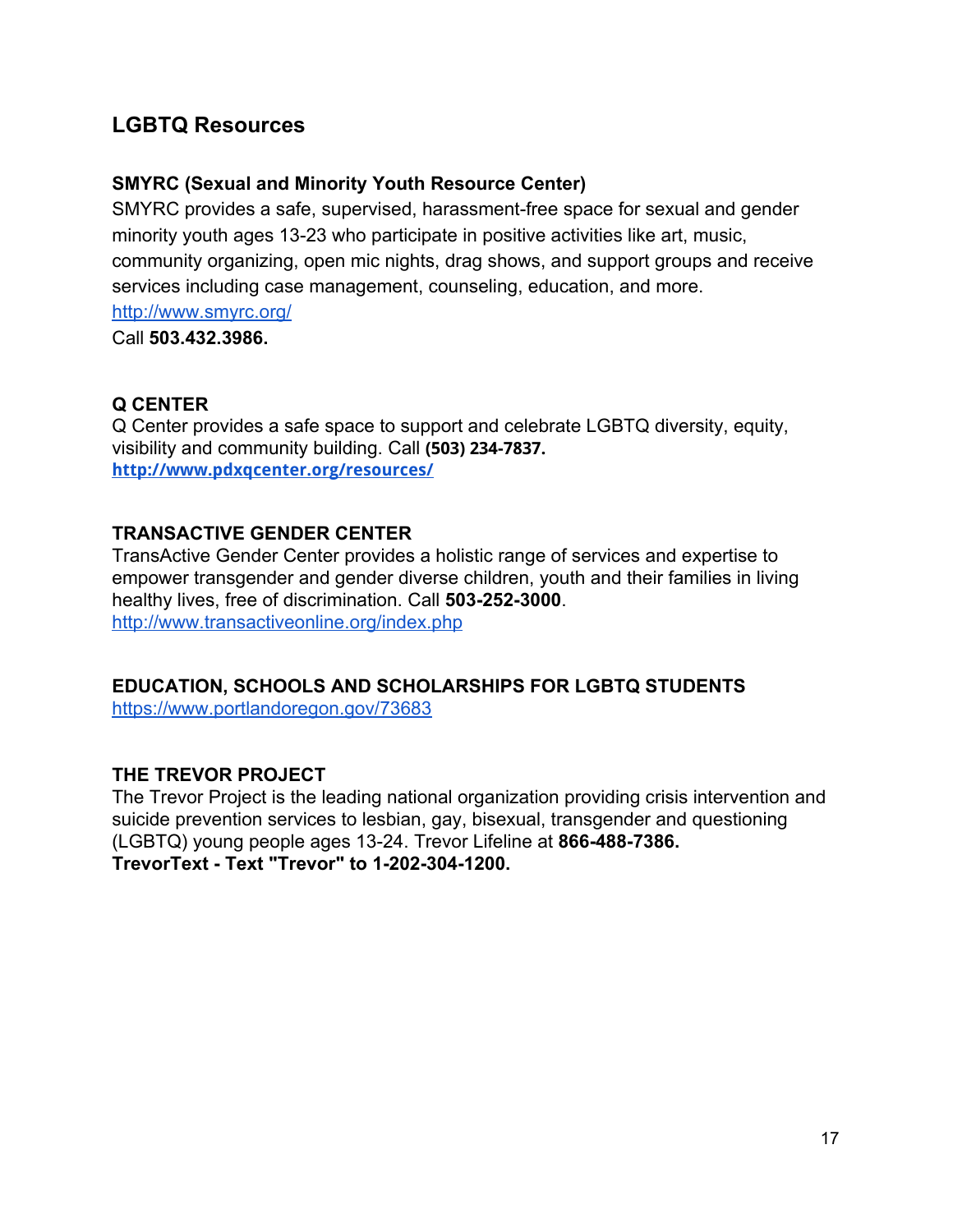# **CULTURALLY SPECIFIC RESOURCES**

#### **IMMIGRANT & REFUGEE COMMUNITY ORGANIZATION (IRCO)**

Assists refugees, immigrants, and multi-ethnic communities in the metro Portland area to be self-sufficient, healthy, and integrate into the community at large. Focuses on a variety of social and employment services. Call **(503) 234-1541**.

#### **AFRICA HOUSE**

Africa House is the only culturally and linguistically specific one stop center targeting the increasingly diverse and rapidly growing number of African immigrants and refugees living in Oregon. Call **503.802.0082.**

#### **ASIAN FAMILY CENTER**

AFC's mission is to provide and promote culturally relevant services to API families and to contribute rich cultural values and unique experiences that enhance the overall quality of community life. Call **503.235.9396.**

#### **LATINO NETWORK**

Promotes social change by cultivating the power of the Latino community. Services seek to strengthen community voice, cultivate financial, educational, and leadership skills, and build trusting, supportive relationships between community members and among service organizations. Call **(503) 283-6881**.

#### **NATIVE AMERICAN REHABILITATION ASSOCIATION**

Provides education, physical and mental health services and substance abuse treatment that is culturally appropriate to American Indians, Alaska Natives and other vulnerable populations. Call **971-279-4800.**

#### **ASIAN HEALTH & SERVICE CENTER**

Attempts to bridge the gap between Asian and American cultures, particularly focused on reducing health disparities and increasing access to high-quality health care for all Asians. Provides culturally and linguistically sensitive care to Asians, including outpatient mental health services, disease education and management, cancer prevention and screening, immunization and education, and senior programming. Call **503-872-8822.**